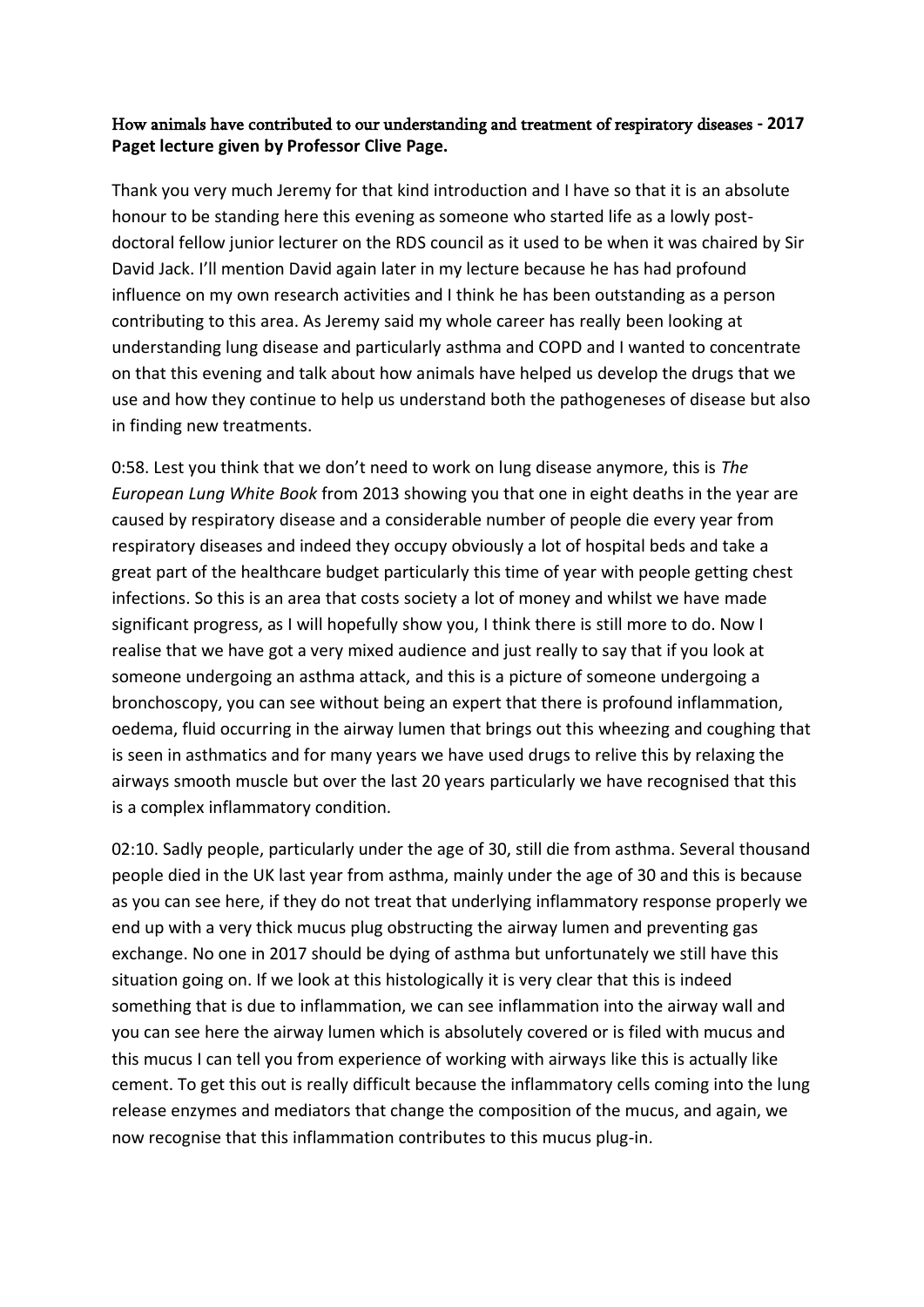3:20. If we turn to COPD, and I started going to respiratory meetings in the 1980's and COPD was almost never talked about because it was a disease associated with smoking and everyone said let us give up smoking, and clearly that is very sound advice, however, I've put up there air pollution because we now recognise and I think in the next 20 years we are going to see more and more younger patients developing COPD having never seen a cigarette in their life because they have exposure to air pollution and the air pollution in turn is producing inflammatory changes in the lung that are different to asthma but nonetheless are causing profound changes in disease and in particular it leads to bronchitis early on and then in a longer period of time we get alveolar wall destruction and emphysema.

4:11. If we look histologically we can see on the left a healthy normal lung parenchyma and you can see your airways are there for gas exchange, they are the size of a tennis court in most of us. In the middle we have an early inflammatory response to the former bronchitis and on the other side we have the extreme form when we get alveolar destruction. Of course, this is not something we can reverse we cannot rebuild airways but we can I think in the longer term hopefully prevent this. If we look at this in a different level you can see compared to lungs from someone who does not have emphysema from somebody that has, you can see the profound pathological changes that we are up against and trying to prevent. Now actually the pharmacology of asthma and COPD is relatively simple, we use bronchodilator drugs now and anti-inflammatory drugs in both conditions. We have the short acting β-agonists and I will come back to this shortly, such as Salbutamol or for those of you who have asthma or know people who have asthma, the blue inhaler and more recently we have longer acting β-agonists but most importantly in the last 15 years there has been the introduction of fixed combinations of taking bronchodilators and antiinflammatory drugs together.

5:32. Because physicians want the patients to have the anti-inflammatory drug primarily glucocorticosteroids whereas the patients have what I call the McDonald effect, they like this acute bronchodilation and symptom relief. We have some very, very successful drug combinations both in terms of medical care and also commercial success. So, the formoterol, budesonide and salmeterol, fluticasone, between them generate about 11 billion dollars a year from sales to people who for treating asthma. If we look at the βagonists there is actually a very long history going back to 3,000 BC and the discovery of ephedra, and ephedra and epinephrine as we know now as adrenaline of course are all very successful at causing the airways to open and people to feel better but they have the problem of also increasing heart rate and blood pressure. Over the years we have made this progressive improvement in these drugs and particularly the ability to deliver these drugs directly into the lungs through aerosols or powders right up today where we have drugs that actually one puff can last for three days and that is a profound improvement in terms of both selectivity of the drug but also the duration of action to make it easier for patients to comply with. Everyone in this room is familiar with this particular blue inhaler which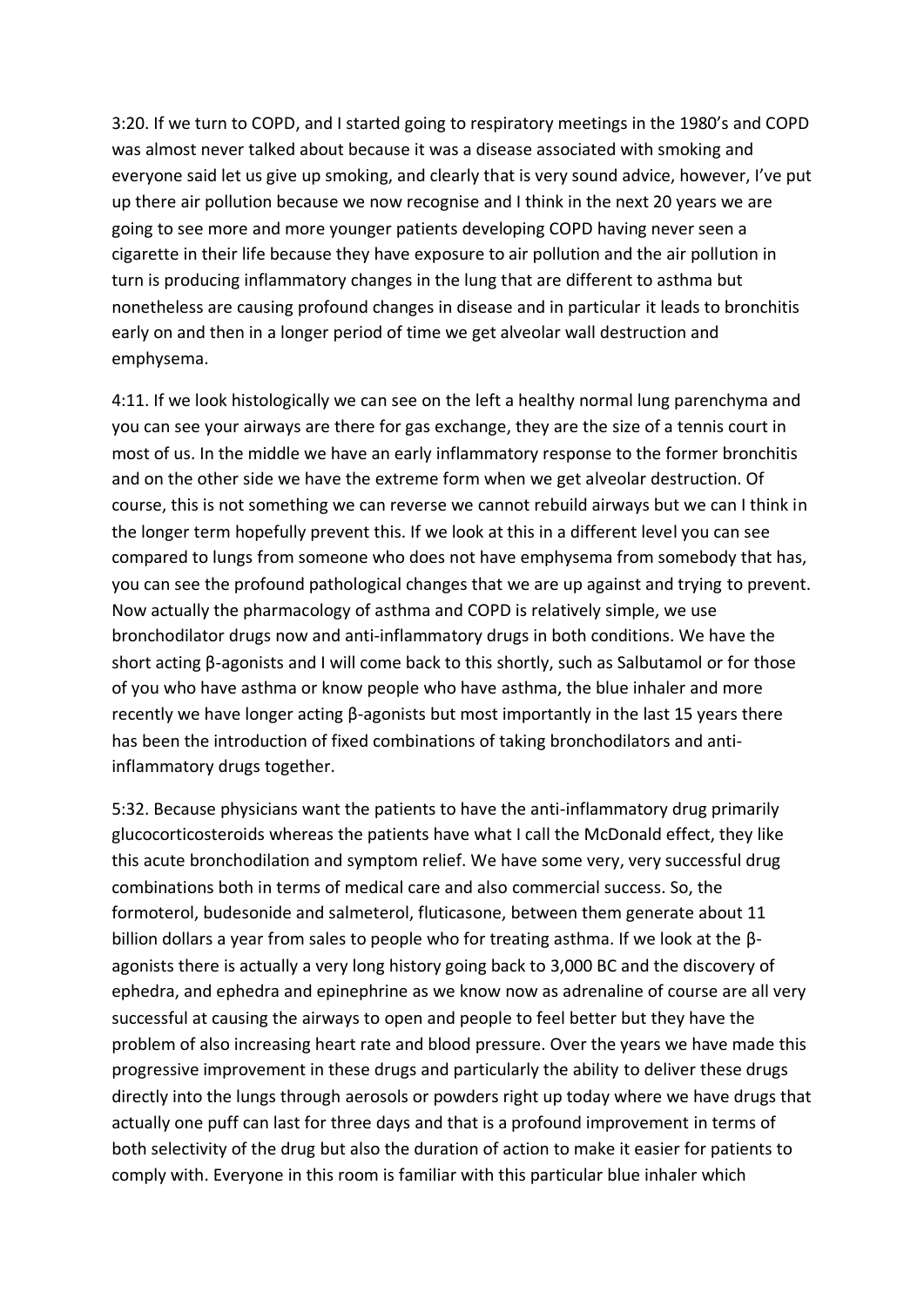contains salbutamol, it is used by approximately 90% of the worlds' asthmatics but no one gives a second thought really as to how it got there.

7:07. I think it is only fitting this evening that I pay tribute today to David because David chaired the Research Defence Society council when I joined. David is the man, if we go back, who really discovered β-agonists and particularly salbutamol but also his team went on to discover salmeterol; the long acting β-agonist, and very importantly as I will come on to; topical corticosteroids and I think the world owes this man a lot and I think he should really should have deserved to have a Nobel prize, and sadly David passed away a few years ago but he has certainly been a fantastic mentor to me, and I will come back to a project that I worked on prior to him passing.

7:55 I want to take you back to 1969 because this is actually the first demonstration that salbutamol was a new class of drug, it was a beta-adrenoceptive stimulant but unlike adrenaline that also stimulates heart rate and blood pressure, this drug at the right doses did not. This experiment was initially done in guinea pigs as you see here, so this is actually showing you the overflow of air and giving salbutamol to show that you can suppress the effect of 5HT in causing bronchoconstriction. He then went on to show this is through a beta-receptor because if we blocked with a beta-blocker the response disappeared. You can also see that when you aerosolise this to guinea pigs, and the important thing here is that he did all of his work early on in guinea pigs, you can see that there is this very clear dose related effect when we inhale salbutamol in guinea pigs to reduce bronchoconstriction, and the number of people this very minute taking salbutamol somewhere on the planet have no idea that this all started with dosing guinea pigs.

9:04. In fact David really was I think important in going from what was adrenaline that affected both alpha and beta receptors, isoprenaline which was a beta but non selected βagonist to salbutamol shown there. At the bottom is salmeterol, and salmeterol is a drug that instead of taking it four to six times a day, he put this long lipid tale on it to produce a drug that is actually active by bronchodilation twice a day. Now how did he do that was very simple and I think unfortunately we have forgotten how we have discovered many of the drugs that actually work and this is actually a series of experiments that have been done by taking an isolated guinea pig trachea, electrically stimulating it and the different spikes you see there are actually the contraction of the tissue. If you look at what happens when we put isoprenaline on there is a very transient reduction in the contraction of the airway smooth muscle, the same is true with salbutemol, you can see it reverses, it has got a very short half-life but then look at what happens when he puts this new drug salmeterol on the guinea pig trachea, you can see it is supressed and seven hours later it stays supressed and that is translated into the clinic as a drug that we now have twice a day and this very same assay is being used to now as I say discover drugs that are active for once a day or in some cases even longer. So the guinea pig has been profoundly useful in helping us discover a very, very effective clinical bronchodilator for treating asthma and COPD.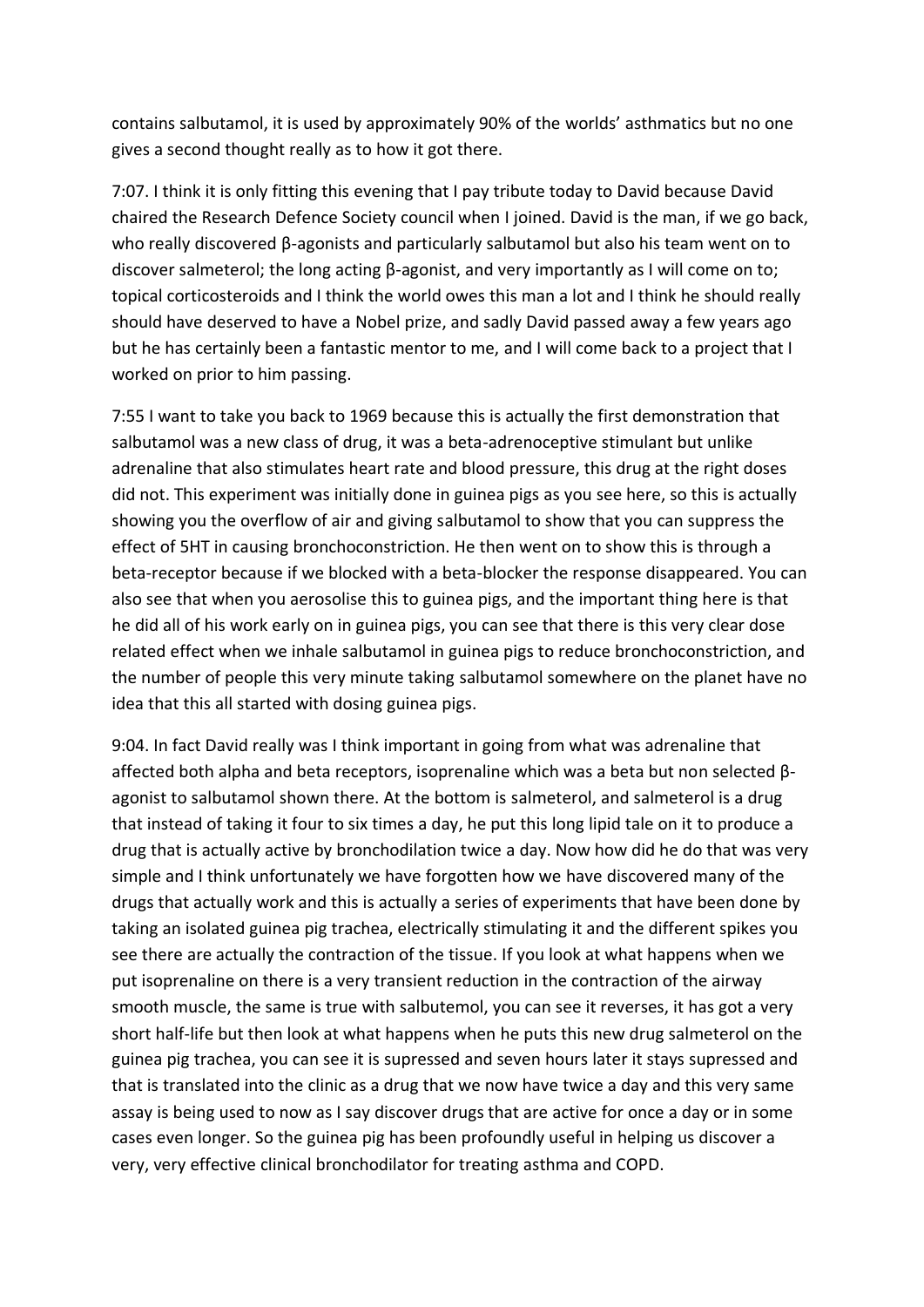10:43 The other thing and this is again taken from one of David's early studies, he actually at the same time as doing these experiments in guinea pig trachea, also took pieces from the heart for example, to actually show that you have also got very selective effects in the airway but you do not have the same effect on receptors in the heart. The other major class of drugs that are used today not just for asthma and COPD but a range of inflammatory conditions of course are glucocorticosteroids, and animals have helped us really profoundly in getting to the drugs that we have got today that again we take for granted. So we have to go back to the 1940's when cortisone was extracted from the adrenal glands and used as an anti-inflammatory drug but of course cortisone whilst effective also supresses your hypothalamic pituitary axis and it leads to all sorts of changes in the endocrine system that are unwanted in people with inflammatory conditions. It was David's work that led to the discovery of beclomethasone diproprionate and please if you ever write beclomethasone down in any article make sure you put the diproprionate on it. David once said to me when I left it off, it wouldn't do the same thing without the diproprionate, it is there to give it the activity locally in the tissue. This is the first steroid that was developed for the treatment of asthma in 1972 where we could inhale the beclomethasone, have a very pronounce antiinflammatory effect in the lung but it was poorly bio-available and therefore you did not have the same degree of suppression of the hypothalamic pituitary axis and this drug and subsequently the discovery of other topical steroids such as budesonide have really revolutionised the treatment of asthma and COPD because we can now give large doses locally to get a very clear anti-inflammatory effect without the systemic problems associated with oral or systemic steroids.

12:53. I just wanted you to go back to, this is a patent actually for fluticasone, another steroid but the same is true of beclomethasone, of how this drug was actually shown to be anti-inflammatory. It was nothing to do with molecular biology, it was nothing to do with cellular biology, it was a very simple test called the croton oil test, and you rub croton oil o the ear of an animal and you can compare the activity to supress inflammation locally in the ear whilst measuring levels in the blood and changes in the hypothalamic pituitary axis, it is as simple as that. This test has been used widely to discover nearly all the steroids that we currently have in clinical practice. This can be done in rats, it can be done in mice, and you can see here by rubbing the croton oil onto the ear we end up with a local inflammatory response and we can then add a topically active anti-inflammatory drug to see if we get suppression.

13:53. The reason that I show you this is and people forget this, is that the activity of all the currently topically active steroids actually were not developed for the lung, they were developed in the skin. They use something called the McKenzie Skin Blanching Test, that is, the light is probably not conducive to seeing it properly here but if you put steroids topically on the skin you get blanching and the blanching is a feature of a vasoconstriction caused by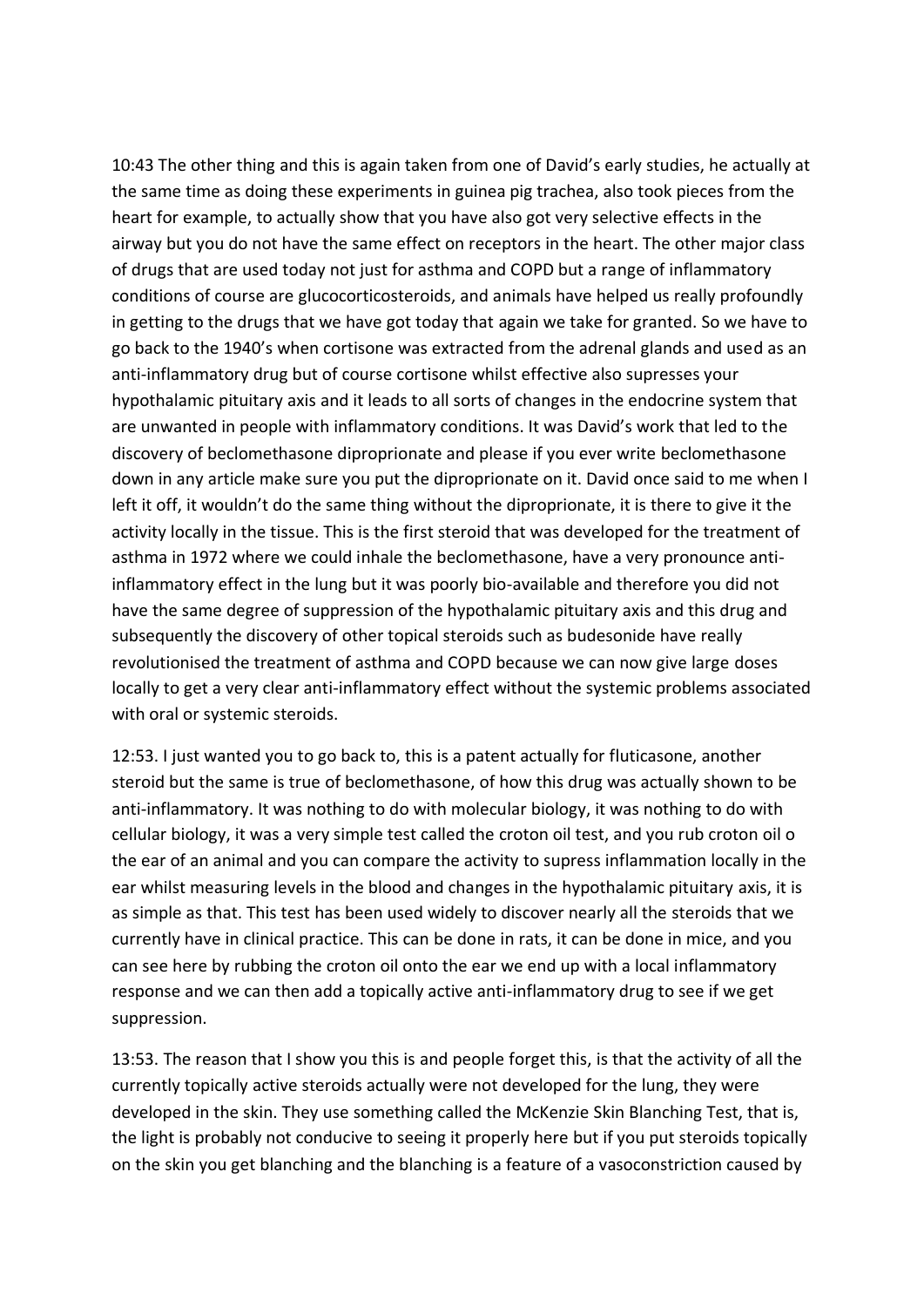the steroid reducing blood flow and why steroids actually have an acute anti-inflammatory effect. One of the reasons in my opinion we have not managed to find so-called 'soft' or safer steroids beyond the ones we have is because this is a non-genomic effect and we have spent our entire life trying to find effects of drugs that affect the genome around steroids and that has not proved very successful to date.

14:48. The reason I show you this is that if you go back to the potency of these corticosteroids in this rodent test in the air against the ability to be anti-inflammatory compared to their ability to supress the hypothalamic pituitary axis you can get a therapeutic index, and as was reviewed by Phillips and colleagues some years ago that therapeutic index, the potency of these steroids absolutely predicts their potency in their nose and also in the lung. So they were never ever developed just for the lung, they were developed topically for a whole range of things which of course is why we can use corticosteroids topically in other tissues. What happened in the rat and the mouse absolutely bore out what happened when we did this blanching test in human skin, it predicted, so a very simple assay in-vivo predicted the potency of these steroids in man. Now a third class of drug that has been introduced for the treatment of asthma was really something that I started my PHD on which was the so called leukotrienes receptor antagonists, they were proved in 1998, Montelukast is the first tablet that actually acts as an antagonist for leukotrienes. I'm often asked how we got there, and you have to go back to the 1940's from experiments taking venom, from snake venom, adding it to guinea pig lung, you can see on the left from the original paper in the 1940's, getting contraction of the tissue that was not due to histamine.

16:22. We are thinking now, in the mind-set of the 1940's, that was a very novel observation, the contraction was long lasting and it was actually the day that I got my BSE degree, the paper appeared in Nature from Priscila Piper and Howard Morris and I got asked about this at my viva which I though t was really unfriendly given that it came out in the morning, my viva was at 2pm in the afternoon but to identify SRS-A as leukotrienes C4 and D4 that being these very powerful lipids produce arachidonic acid that would distinct from the prostaglandin blocked by aspirin and then receptors appeared, we could find drugs that targeted this and montelukast being the first. Now I say this because this is a tablet, it is very widely used in certain parts of the world particularly the US because it is not a steroid and it is actually something that has generated commercially a lot money, four billion dollars a year for MERCK since it was actually approved. You might think it is all good, we have got some very effective drugs but actually respiratory this is a recent study from Tufts University with the FDA and actually respiratories have a lot of failures and the question is why have we had lots of failures and I may come back to that later if we have time but partly I think is that we have become too reliant on the mouse and it is a discussion we might have later on but clearly we still have quite a lot of failures in the respiratory area compared to other therapeutic areas.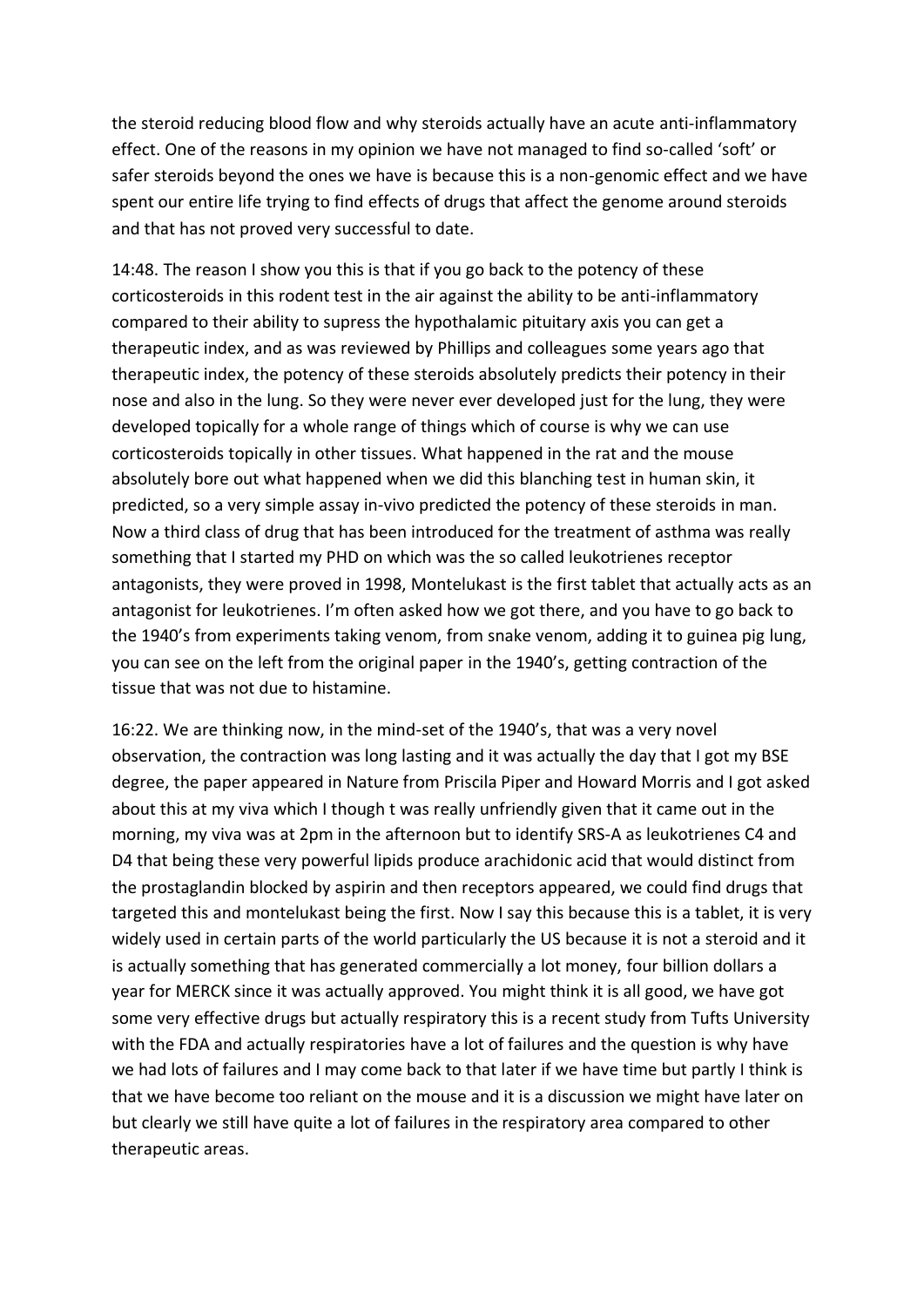17:59. What is absolutely clear, particularly for COPD is that we still need new drugs and particularly new anti-inflammatory drugs, we have very good bronchodilators and I say that because this is one of three very large studies in the literature showing that if you give inhaled steroids everyday over many, many years it has no impact in the majority of people in the decline of lung function. That means that whilst they are being used for the majority of people, it may not be best thing to do. We also now know that many of these patients have a bigger risk of pneumonia and in fact there is a very recent study in the *New England Journal of Medicine* that if you withdraw steroids the majority of the patients with COPD nothing happens. Now that means given that I have shown you it is an inflammatory condition there is a need for novel anti-inflammatory drugs in this disease, and so with David, I set about trying to say can we find new drugs that were alternative to steroids that actually could improve on some of the therapies that we have because each of them whilst they are effective does also have significant short comings.

19:09. And for that we turn to a group of enzymes called phosphodiesterase, a very complex set of enzymes that are in fact 11 families of phosphodiesterase enzymes that actually are involved in modulating second messengers in cells, the cyclic nucleotides, cyclic GMP and cyclic AMP. Now I don't need to tell most of you in this room that if we inhibit PD5, it is the basis for why we have the effect of sildenafil or viagra and many others that followed that actually bring about vasodilation and an erectile dysfunction. We have used inhibitors of PD3 such as milrinone for heart failure, for claudication. The question is, given we now know that PD4 is found in inflammatory cells and PD3 is found in airways smooth muscle, could we actually target this to produce new drugs for asthma and COPD.

20:03. I am pleased to say that one of these, roflumilast, has been approved for the treatment of COPD as a PD4 inhibitor and also another one called apremilast has recently been found for the treatment of psoriatic arthritis. What David and I set out to do, I'm pleased to say I think we have succeeded in doing this, is to really find a class of drug that is both bronchodilator and anti-inflammatory in a single molecule but is not a β-agonists and is not a steroid, and I want to acknowledge particularly Alec Oxford who is a Royal Society medallist in chemistry for his discovery and synthesis of sumatriptan but also David who I have mentioned and my own group, particularly Victoria Boswell-Smith who did the initial experiments and my late friend Don Spinner who died almost exactly a year ago today and I want to pay tribute to Don because without him most of the work that I am going to talk about now would not have happened.

21:04. So we set about trying to find something that has never been done before was to find a drug that was a bronchodilator and an anti-inflammatory in a single molecule, and to do this we found a drug that actually inhibited phosphodiesterase-3 in airways smooth muscle and it inhibited phosphodiesterase-4 in inflammatory cells, and at the same dose when we give this we can have both acute bronchodilation as you have seen with a  $\beta$ -agonist and a clear anti-inflammatory effect with the 4 inhibitor and I want to take you back to this very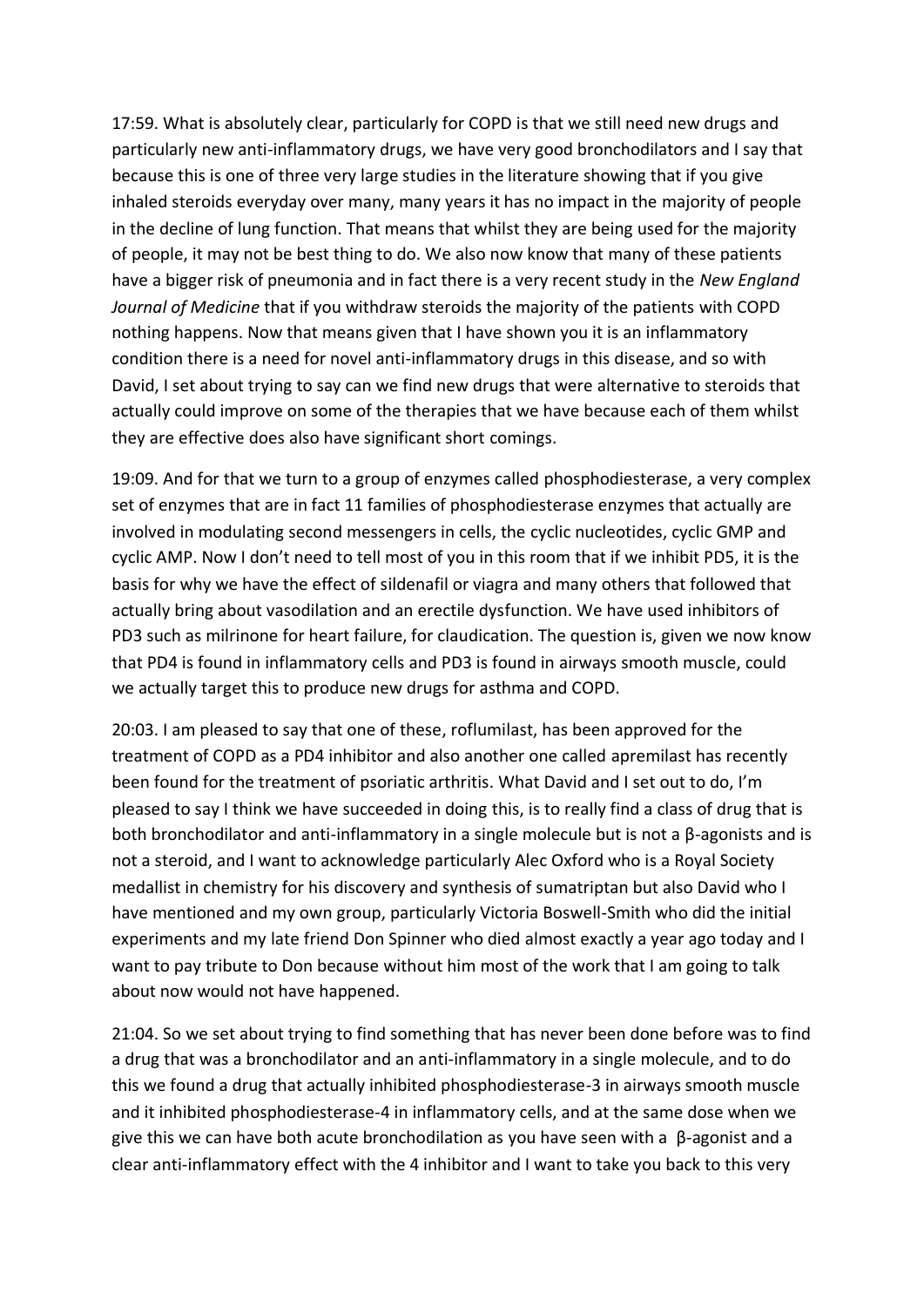familiar picture I showed you earlier because when we sat down, I said to David, what do we start? How do we start going about finding a drug, from a man who has done it multiple times? And there are very few people on the planet who have done that and he said that it is obvious, you take a piece of guinea pig trachea, you electrically stimulate it, and I will just show you here the same piece of guinea pig trachea in an organ bath is electrically stimulated every single second over a period of six hours and you can see that it is a beautifully robust preparation you are stimulating the parasympathetic nerves, releasing acetylcholine, contracting the tissue.

22:12 If we add the vehicle for the drug on this you can see that nothing happens, we made a 180 molecules with Alex Oxford and David and one of them just shown here as 554 forget anything else about it, you can see it almost immediately supresses the bronchoconstriction just as we have seen with salmeterol and over the next three to six hours you can see this suppression continued. I said to David what should we do next? He said put it into a dry powder, blow it into the lungs of guinea pigs, challenge them with something that constricts their airways and if it bronchodilates you will pick it up, and I want to just show you one of the first experiments we did where in the upper panel we are measuring increasing doses of histamine given to an anaesthetised guinea pig to measure airways resistance and you can see a beautiful increase in resistance.

23:07. If we give them lactose powder which is the carrier for the drug there is no suppression whatsoever over in this case three and a half hours, whereas in the lower panel we have added the 554 drug and you can see by powder inhaled by the guinea pig, we got complete suppression, and that lasted as it did in-vitro over many hours so we knew we had a drug, we were looking for something we could give that had a very long duration of action. You can see very good suppression and what was interesting is that we achieved that without changing blood pressure to any dramatic effect, so we knew we could get a local effect in the airway. Then the second bit is, was this drug that causes bronchodilation capable of anti-inflammatory activity and again just some summary of work that we did over a number of years, we can show that it supresses the eosinophils, the main inflammatory cell present in allergic disease, the allergen causes the eosinophils to come in the lung, that is supressed by the same dose of the drug that we get at inhibition of the bronchoconstriction, and you can see other markers of inflammation that are reduced.

24:16. If you compare that to now two existing anti-inflammatory drugs that are in the clinic, fluticasone propionate which is a very, very effective steroid, roflumilast I have already mentioned to you is very recently been approved for COPD, you can see that compared to this, this drug when inhaled at doses that bronchodilate also caused equivalent anti-inflammatory effect to the steroid or the PD4-inhibitor. So then I said about a long journey around the planet, finding some money and because to go from there through toxicology to put this into people when you are not black, so you are not Astra (AstraZeneca) takes a lot of effort. I have to say it has been a real journey that I have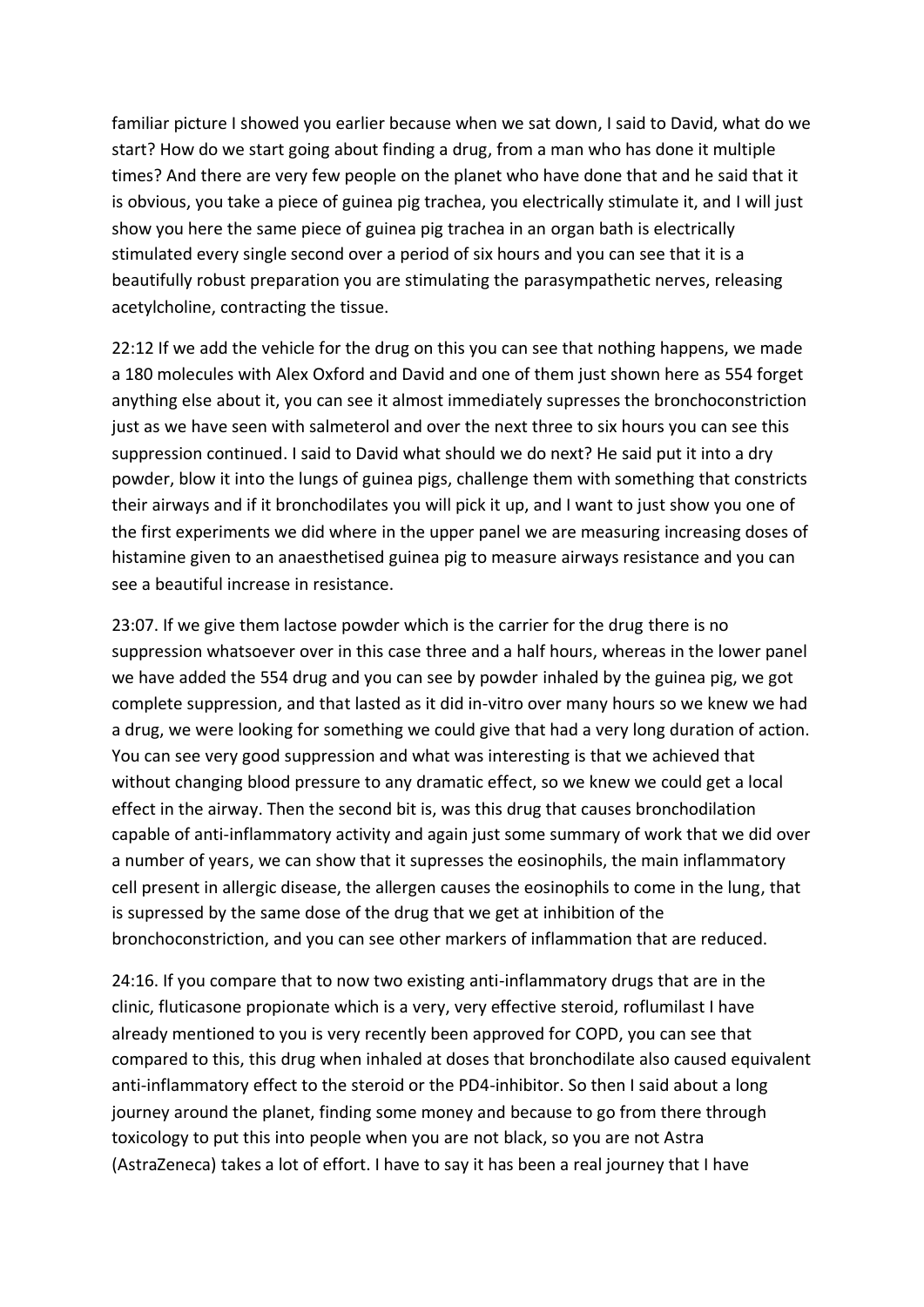enjoyed doing but it has taken a lot of time and effort but the bottom line is we got through toxicology we used dogs, we used rats for 28 days, all of the things that any drug has to go through and I think it is why I was happy to talk to *The Sun* journalist not so long ago about the use of dogs because we just finished the study with dogs that allowed us to pick the dose that we then put into human beings for the first time. I show you this because the very first patient that inhaled this drug just absolutely told us they felt better, and you can see here that the extent of bronchodilation is profound. It is a very marked changed in FEV1 compare to placebo. We did that in a group of patients with asthma and we were very good, the MHRA allowed us to go immediately to asthmatics because they said no healthy person is going to help tell us whether or not this drug effective.

25:58. So, when we then went on, we published this work in the end of 2013, a single inhalation in patients with COPD, we got actually very good bronchodilation that lasted over many hours and more recently the company that has taken this forward have got a new formulation that this now I think very clearly a twice a day drug which is exactly what we wanted to try and do but at the same dose that cause the bronchodilation in people, working with professor Dave Singh's group in the University of Manchester, we actually did something fairly heroic that other people have done taking lipopolysaccharide, getting animals to inhale it, we knew that it was blocking neutrophil infiltration in the animal, we then did exactly the same experiment in people.

26:44. So in this study in Manchester, they inhaled lipopolysaccharide, you then ask the patient to cough up sputum and you can see at different time points afterwards the sputum is full of neutrophils, and if we give this drug at the same dose as bronchodilation you can see the very clear statistically significant inhibition of the infiltration of cells in the airway of people, now the interesting thing of why people use this model is it is not sensitive to prednisone and steroids, and so if we are thinking about a disease like COPD where steroids for many people are not effective, clearly a model that is insensitive to steroids but works we know to drugs that block phosphodiesterase we thought was a useful way of checking whether this was truly anti-inflammatory in people.

27:30. Now one of the exciting things and we had first of all done this in guinea pig trachea, we then were very fortunate to get access to human bronchial smooth muscle. I want you just to look at the left here is what happened if we take a submaximal dose of this drug, we cause it to relax airways smooth muscle, we take a muscarinic receptor antagonist like a glycopyrrolate against submaximal, the third column is what you would expect to get and if you put the two drugs together and actually what happens, you get profound, really pronounced synergy in terms of greater bronchodilation. Now this is important because it means we can lower the doses of existing drugs whilst not compromising on efficacy.

28:14. We now know from recent work again done by Professor Singh's group in Manchester that if we take a low dose of this drug and we take a low dose of a muscarinic receptor antagonist that is widely used in the treatment of COPD namely tiotropium, you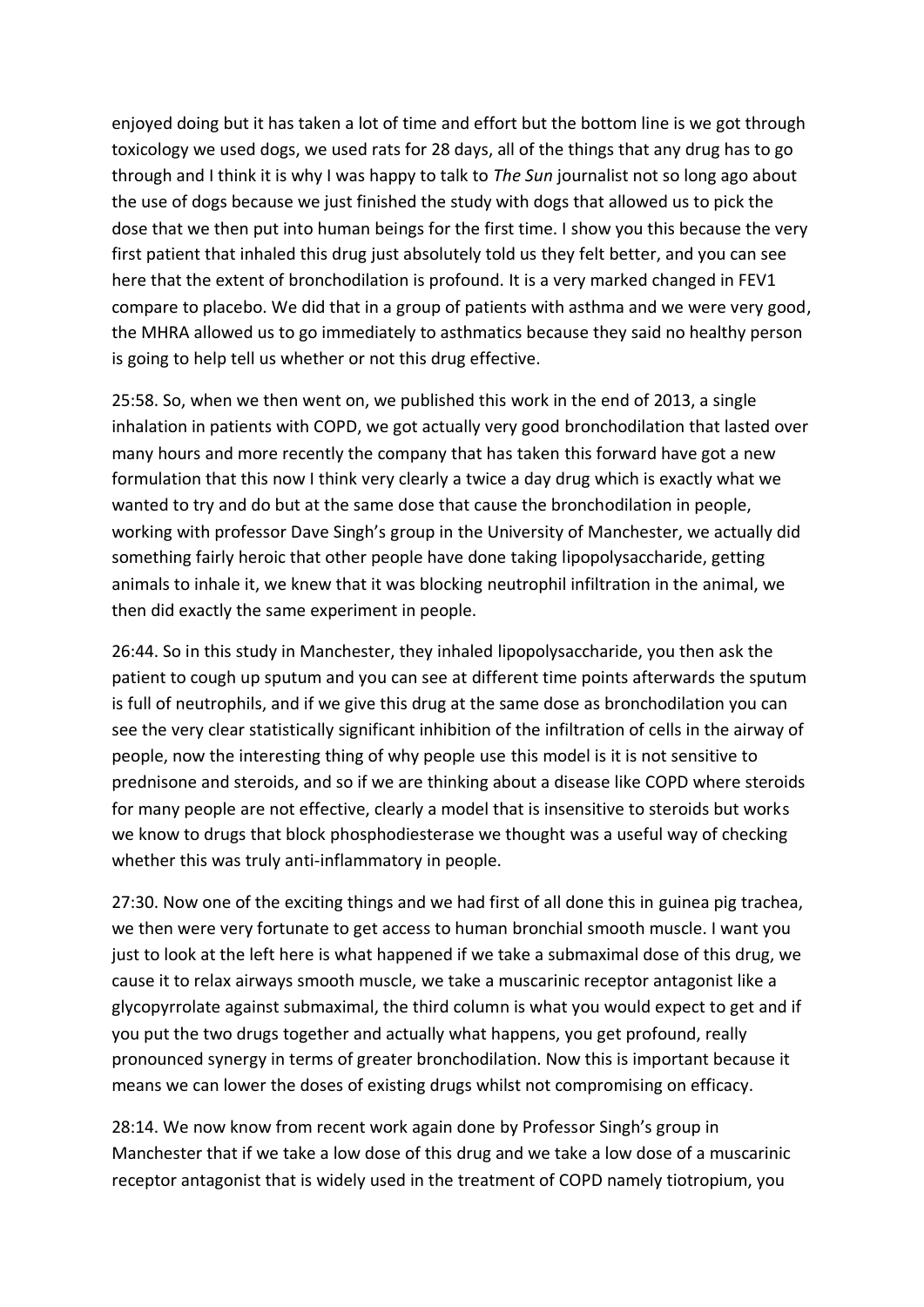can see here that if you add the drug you get a much faster onset on bronchodilation, so instead of having to wait 40 minutes before you see a change in lung function, you are seeing it in four to five. So this is a really clear indication that there is increase benefit of having this drug to anticholinergic. It's not just on smooth muscle, people with these disease have hyperinflation and gas trapping, you can see here again combining this drug with 554 in people also reduces gas trapping.

29:04. So everything that we have done in the guinea pig and I say here and now, we never did an experiment in the mouse, it was all done in the guinea pig because it was David that was mentoring me to do this, has ended up with a drug as you can see here that has clinical benefit. I am pleased to say that this is now currently in phase2b in the United States and has been in more than 600 people now. There is no nausea, we have got no major cardiovascular effects but it is clearly a novel class of bronchodilator that also has antiinflammatory properties. My good friend, Wisia Wedzicha, who works at Imperial in London and I know nothing about this when it came out, we talk about media but *The Lancet Respiratory Medicine* wanted to make a lot of noise about this study because it was so new, and I think what Wisia has said in this editorial is that this actually could turn out to be one of the most substantial advances in the management of patients with chronic airway obstruction because there is very little coming along that is novel but again none of this would have happened without guinea pigs, none of it would have happened without the dog.

30:14. So, the question is do we need further anti-inflammatory drugs? We have now got a very good understanding of how cells recruit into tissues and we clearly know that we have got lots of drugs that have been through this kind of cascade and not done very well, and one of the things that have been done for many years is to try and measure inflammatory cells into the airway as I have shown you both in animals and in people we could wash the lungs out we can collect sputum, we can quantify inflammatory cells but we have all been taught from school about keeping chemotraction and a single mediator causing particular cell to migrate into a tissue and I think our concepts of how inflammatory cells come into tissue is very simple.

31:00. With my colleagues at Kings, particularly Simon Pitchford who is now back at Kings as a lecturer but when he was a PhD student with me actually made some interesting observations that many of the leukocytes that migrate out into the tissue such as the lung often have inflammatory cells attached to them and the platelet which is a cell that we are considering as something that plugs up holes, and Jeremy Pearson knows very well, he spent his career looking at platelets, this is something that has nothing to do with haemostasis, these are a platelet leukocyte interactions rolling on the endothelium prior to these cells coming out into the tissue such as the lung.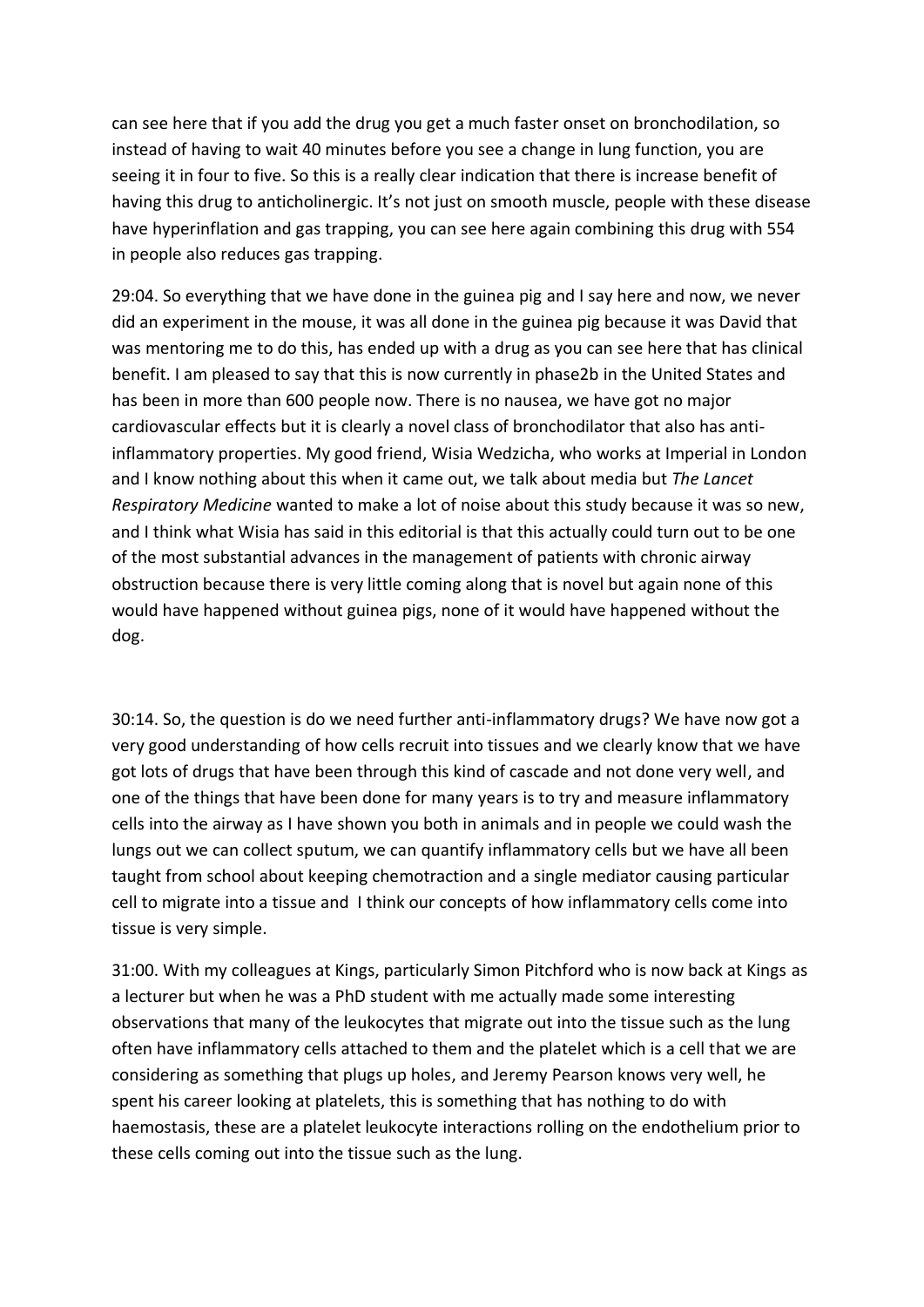31:40. Why is this important, well we did a very simple experiment one day, we took neutrophils up there, PMNs, we incubate them with endothelium and you can see that if nothing happens a few of them sticks to the surface of the blood vessel. If you put platelets back in as you find them in the circulation you get lots of leukocytes attaching but more importantly if we then took animals, we have done this now in rabbits and we have done it in guinea pigs, we have done it in mice. If you actually remove all their circulating platelets by destroying them so these are animals without most of their circulating platelets and we then look at the ability of lipopolysaccharide on the left which I have already shown you, causes neutrophils to come into the lung, in the animals without platelets they do not show up.

32:27 So, our concept of a chemical causing one cell type to migrate, in-vivo is far more complex and it is very clear both in the lungs and other anatomical areas that the platelets are necessary to optimally recruit leukocytes into the tissue. This is not something I can do in people. Furthermore, others have come up with some really interesting examples of microscopy where you can label these very different cell types, the endothelium here is labelled green, you can see that the neutrophils are in blue, the platelets are in red and these are actually cooperating and we can look at that over time and see how these cells are actually migrating into tissues and if the video works which it did earlier, I just wanted to show you an example which is not my work but is a paper I would have love to have been the author of because this shows you, using intravital microscopy by looking at the cremaster muscle, and you can see here in green the leukocytes and the platelets are actually sitting at either end of them, they are polarised and you can see them there prior to them sticking to the blood vessel and getting into the tissue and that's partly why when we can take these platelets away, the leukocytes don't show up, they need platelets to cooperate in terms of moving them into the lung.

33:52. Another very, very interesting, and Jeremy knows from my time early on in my career that I have been interested in platelets in the context of lung disease and this is a beautiful study, my PhD student Simon Cleary who generated this data at UCSF in San Francisco with Mark Luny's group, this is based on a previous work from Luny's study recently that shows that actually megakaryocytes that go into the lung, they are breaking up and you are getting platelet formulation and you can actually watch this happen. We have got adhesive platelets in blue, non-adhesive platelets in green and then we can actually study those that are activated or not in real time in the lungs on animal. Again if we have got any volunteers we want to have some kind of thoracic window put in to allow us to do microscopy on their lung I'm happy to talk to you but this is a good example of why we have to continue to do in-vivo work to understand more about how leukocytes behave in the lung and platelets are necessary for that.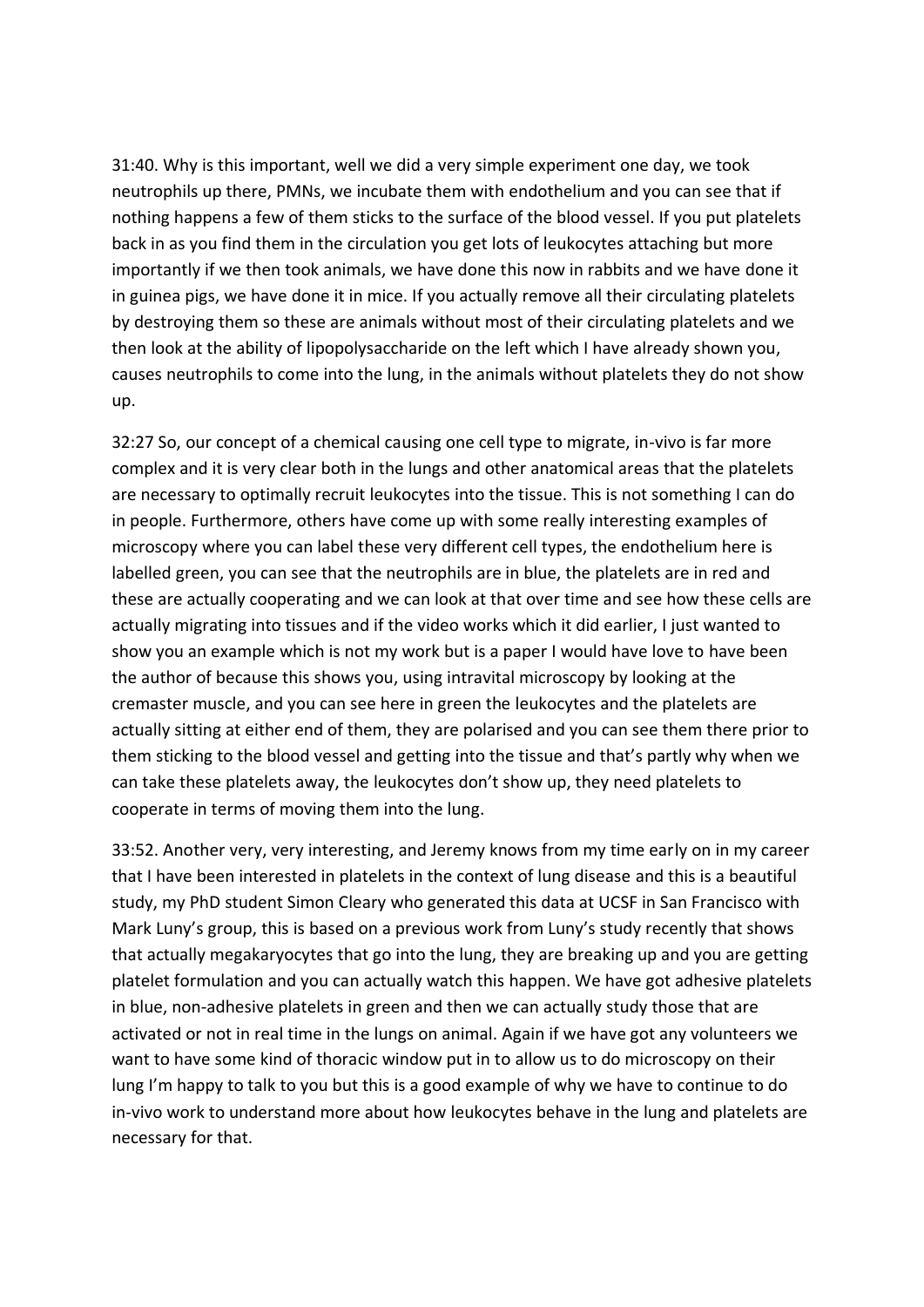35:01. The other area and again another one of my PhD students Blaze O'Shaughnessy has very recently done similar experiments with something that we have often neglected in this area is that there are key pathogens in respiratory diseases, they lead to exacerbations, they can lead to pneumonia and again we have very little understanding, we have all heard about leukocytes phagocytosis bacteria but less is understood about how those leukocytes appear and from our work showing that platelets are necessary for leukocytes to come into tissue and inflammatory diseases the obvious thing was, were platelets is necessary for host defence.

35:38. Just really wanted to show you a few slides here to say that we think they are. So on the left here is a strain of pseudomonas put into the lung attached to beads into the lungs of animals, you can see a profound inflammatory response associated with neutrophils coming into the lung compared to sham animals or the negatively untreated controls. What we then also saw is that we could find platelets coming in at the same time as leukocytes in response to this infection, and very important when we took the platelets away not only did the bacterial load go up but the bacterial load, this is a mild form of infection that is restricted to the lung, suddenly you got lots of bugs going into the blood and you get death from septicaemia.

36:28. Now we have spent many, many years trying to stop leukocytes coming into the lung to treat acute lung injury. What this tells you is if you get rid of the leukocytes by removing the platelets, we have a self-contained infection in the lung that actually goes systemic and increases your risk of death and I think that this is a paper – we have just had it accepted in an American journal, I think it is a really profound observation that says that platelets are absolutely necessary for host offence in the lung and that is not something that has been generally accepted up until now.

37:04. Finally, we need new drugs- where are we going to find them from? I had the pleasure of giving Rachel a prize earlier on for her work with primates and Fergus Walsh but one of the interesting projects that she knows that I have been involved with over the years started life here working with some marine biologists up in Oban in Scotland, this is their lab view and they are marine biologists who are interested in why these guys and things smaller than this and oil rigs – things stick to them we call it biofouling, and they ask a very simple question, what is it that allows things to stick to these artificial structures we put in marine environments whereas the things that live there nothing sticks to them. This has been a very interesting story, it's me slightly younger with Rebecca Leaver, some of you will know Rebecca she is at UCL in London and we took the NERC sea vessel out into the Minch and started dredging for these guys and these guys are echinoderms, all sorts of different echinoderms, and one of the things about these echinoderms is nothing sticks to their surface, and the question is why because they are reasonable sedentary compared to fish or other things that are in the marine environment.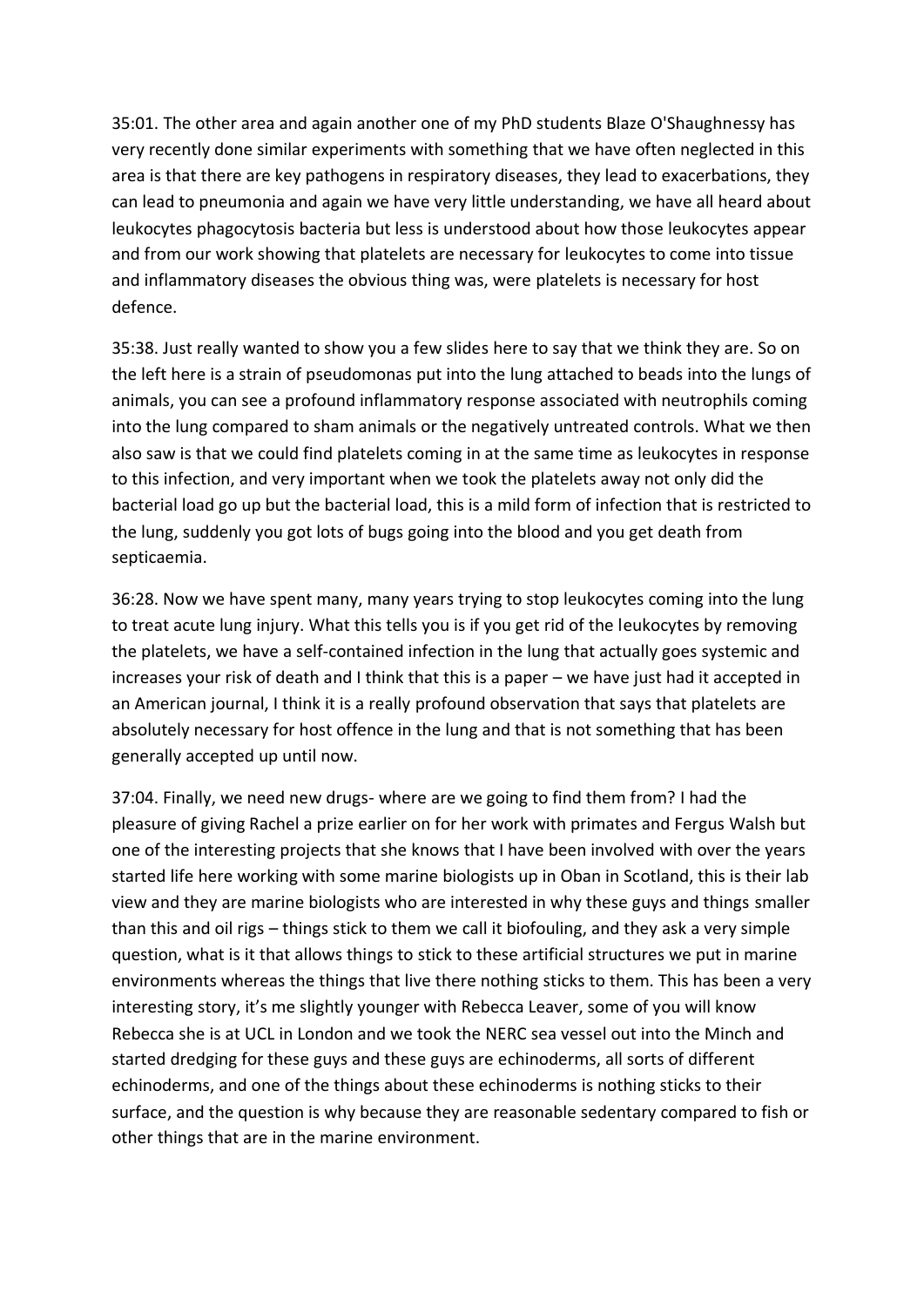38:25. To cut a very, very, very long story short, we published actually last year the identification of polysaccharides from the surface of these marine organisms that are antiinflammatory in-vivo in experimental animals and the thing is they look a bit like heparin but they are not anticoagulant because they are far enough back in evolution where we don't have a pressurised cardiovascular system, so we don't probably need anticoagulants, and so these molecules are very interesting because they are completely novel structures that are found on the surface and it looks very similar to heparin sulphate that we find on the surface of our own vascular endothelium which I like to think is a bit like Teflon and anything we do to disturb that Teflon surface, it's a bit like me trying to poach an egg on the saucepan that has damage surface you get it sticking, the same is true here if you think about metastasis of tumours, thrombosis, inflammatory responses, it is all happening at the level of the endothelium, so if we can find things in nature that are actually able to restore the negativity of the endothelium we may have a whole new class of drug, and to that end, working with my good friend Charlie Bavington in Scotland, John Hogwood and Barbara Mulloy who are the National Institute of Biological Standards and Control which now part of the MHRA, and others working in Edinburgh – David, you will be pleased to know, we have identified a whole series of new chemicals from these sugar-like structures on the body wall in this case of a cucumber that actually have very selective binding for some of the adhesion molecules that are involved in leukocytes recruited into tissue.

40:10. There is a whole family of anti-inflammatory drugs that I'm convinced are out there because we already know that heparin has a very good anti-inflammatory effect it's just that it suffers from being an anticoagulant. This is just an example from our recent biological chemistry paper of the ability of some of these materials that we have identified for being anti-inflammatory. You might sit here and think well we have not really made any progress, I just wanted to take you back to 1684 if you had asthma, a physician from Oxford defined asthma as a difficult frequent breathing with a great shaking of the breast without any fever, the organs are breathing which are the pillars of life are shaken by this disease as if by an earthquake, the treatment then before David and others came along, was sleeping on a chair powdered millipedes, and volatile salts, and I think we have made some progress even as I said to you, not always.

41:06. I recently had the great privilege of going to Honiara in the Solomon Islands and I took this because this is actually in the last three of four years, their approach to respiratory diseases is putting a big sign up in the market and it says "stop spitting about places, always cover your mouth and nose when sneezing and keep children safe at home" which is another approach, and then if we go back not very far we had this, Potter's asthma smoking mixture, which this is an early form of what David Jack I think has improved on greatly is inhalation of drugs that actually lead to improvement of symptoms. So there is no question that we have made a lot of progress but as I have said I think there is still more to do. I wanted to leave you ladies and gentlemen with a book that one of my postdocs found some years ago in Bath and some of you have heard me speak before have probably seen this, it is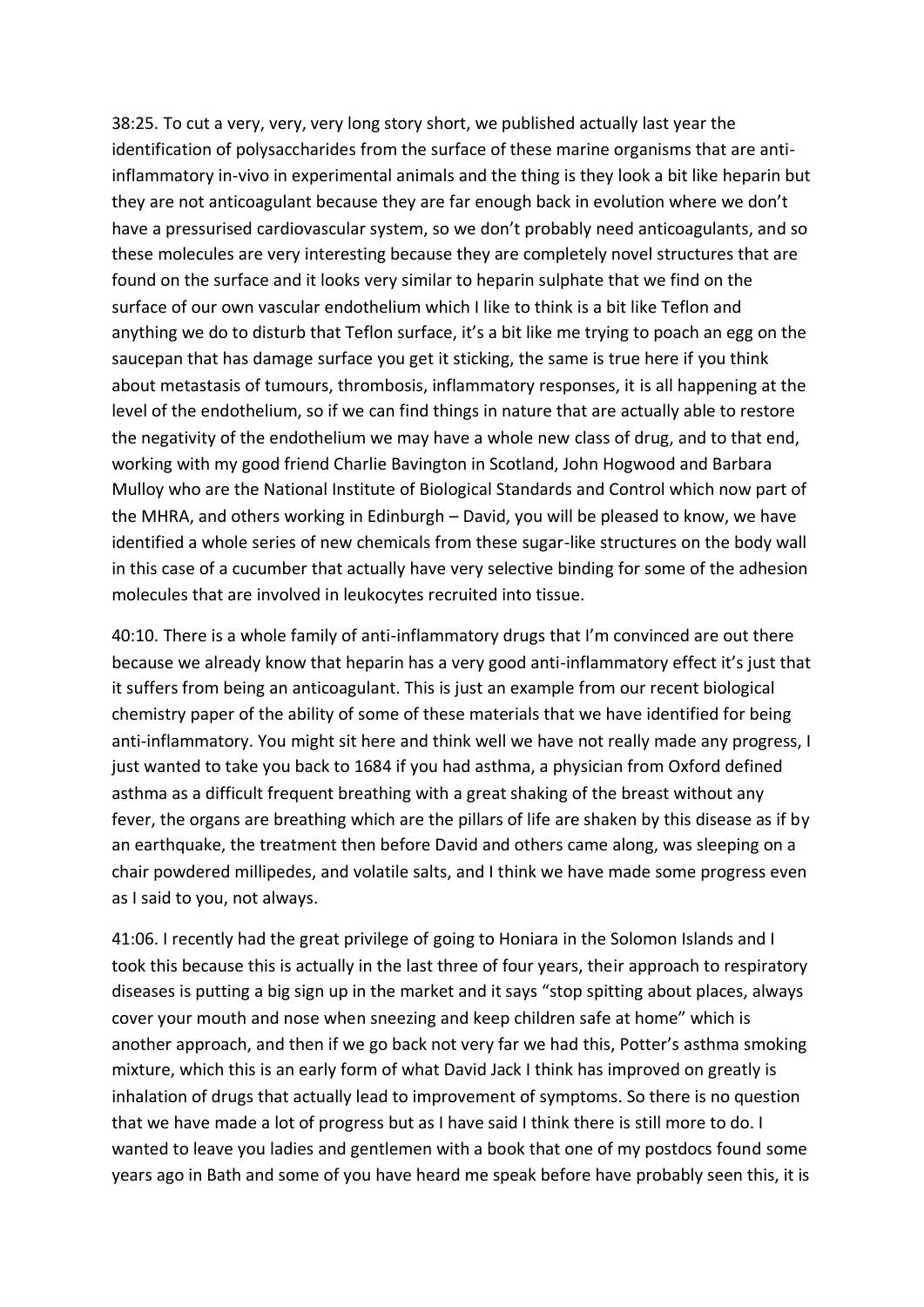such a beautiful example of how we have moved forward. This was A.J.D Cameron, for some of you who don't know him, he was a general practitioner in Tunbridge Wells and this was a book about the treatment of asthma and this is an absolute quote from the book "*I was amazed to find cutaneous reactions could change or disappear entirely by detoxification. From that I was bound to conclude that whatever part allergy played, it was certainly not a fundamental one…*". That is very interesting because we are beginning to realise than allergy and asthma often coexist but one does not necessarily lead to the other.

42.38. *"…A secondary condition of affairs in the syndrome, a condition which departed with adequate detoxification*". So what is active detoxification if you are patient in Tunbridge Wells in 193, it included colon irrigation and the method of irrigation which I will go with you because you are experimentalists most of you and you will appreciate this – it is *"...a stand with a two gallon container which can be raised or lowered is used. The container is connected by a rubber tube to one of the arms of a Y-shaped glass, to the stem of which an ordinary soft oesophageal tube in which an extra aperture is cut is passed into the rectum…*". So far so good, *"…the water at body temperature is run into the bowels, stopped before discomfort is caused, and then allowed to drain off. This procedure is repeated again and again until the prescribed quantity, anything from two to eight gallons…*" I have never worked out whether it is Imperial or the US *"… has been passed through…*".

43:38. "…*the pressure employed is determined by the height of the container above the couch and I find as a rule a height of 12 inches is most satisfactory…",* listen to this bit carefully*,"… it is dangerous to use too much pressure, the optimum for each patient is learnt by experience…*". Now ladies and gentlemen we may sometimes think, are we doing the right thing with our experiments, I think that I would not want to be a volunteer in this particular experiment but it is an absolute, this is a real quote from what was done in Tunbridge Wells in 1933. Now I presented this at the Edinburgh science festival some years ago and a lady came running up to me and said I hope you are not really laughing at colon irrigation I get it every week and my asthma improves. I believe actually IBD is basically asthma with a different tube and a different smooth muscle, maybe there is something in here but again I think that you would find that most people would consider the treatment we have got now, however it could be improved, much improved over this or inhaling millipedes.

44:47. This is the final bit, I will leave you that before you go to your canapes, so finally ladies and gentlemen, thank you for your attention, I would like to thank my current group, many of which have contributed to the work, I certainly want to thank my colleague Michael Walker and Lui Franciosi in Vancouver who did a lot of the work, the early work on RPL554, David without whom I think we would not have most of the drugs we have currently got and I think as I have said previously, previous chairman of RDS, this man has had a profound influence on this area and he has certainly had a profound influence on me. Charlie